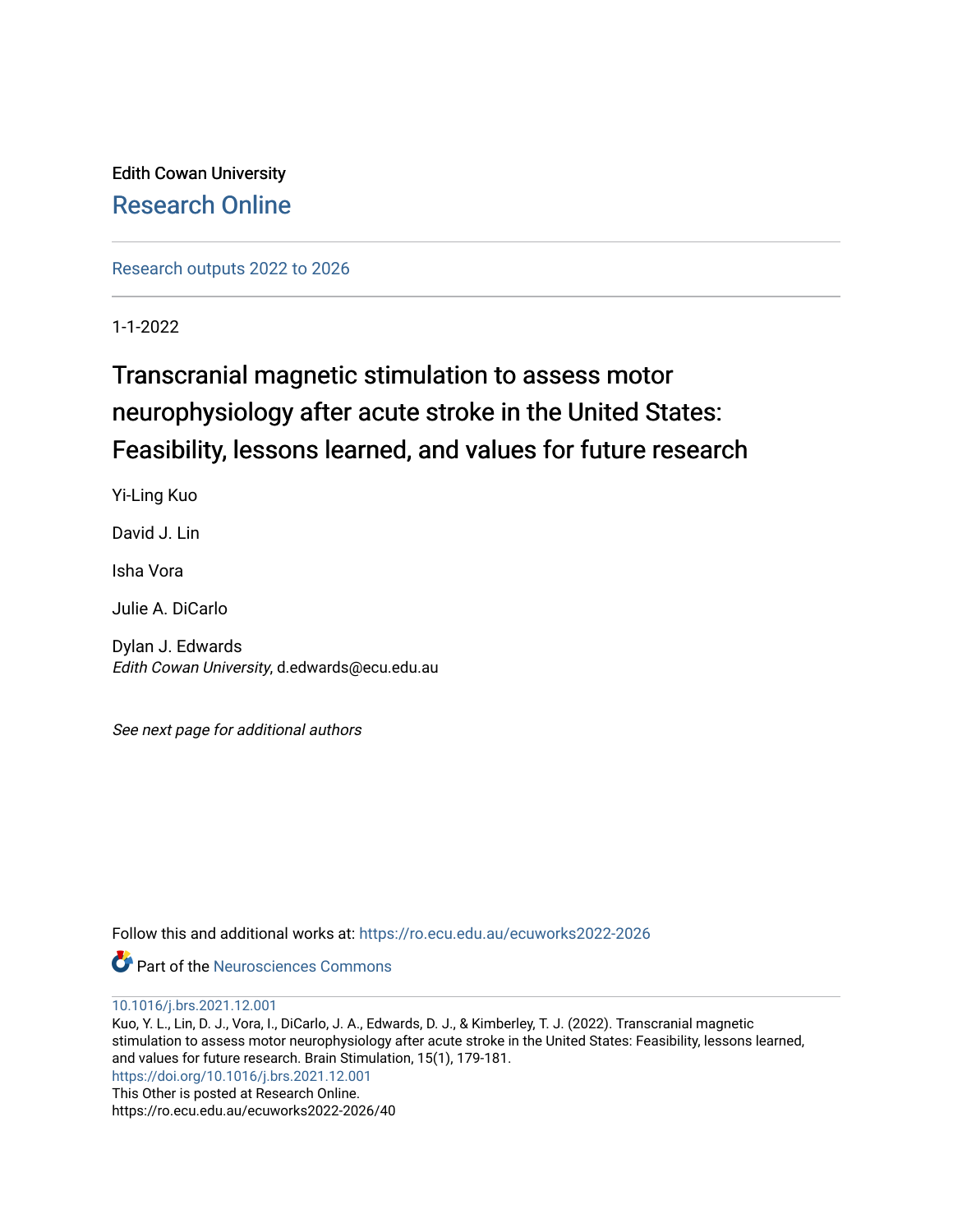# Authors

Yi-Ling Kuo, David J. Lin, Isha Vora, Julie A. DiCarlo, Dylan J. Edwards, and Teresa J. Kimberley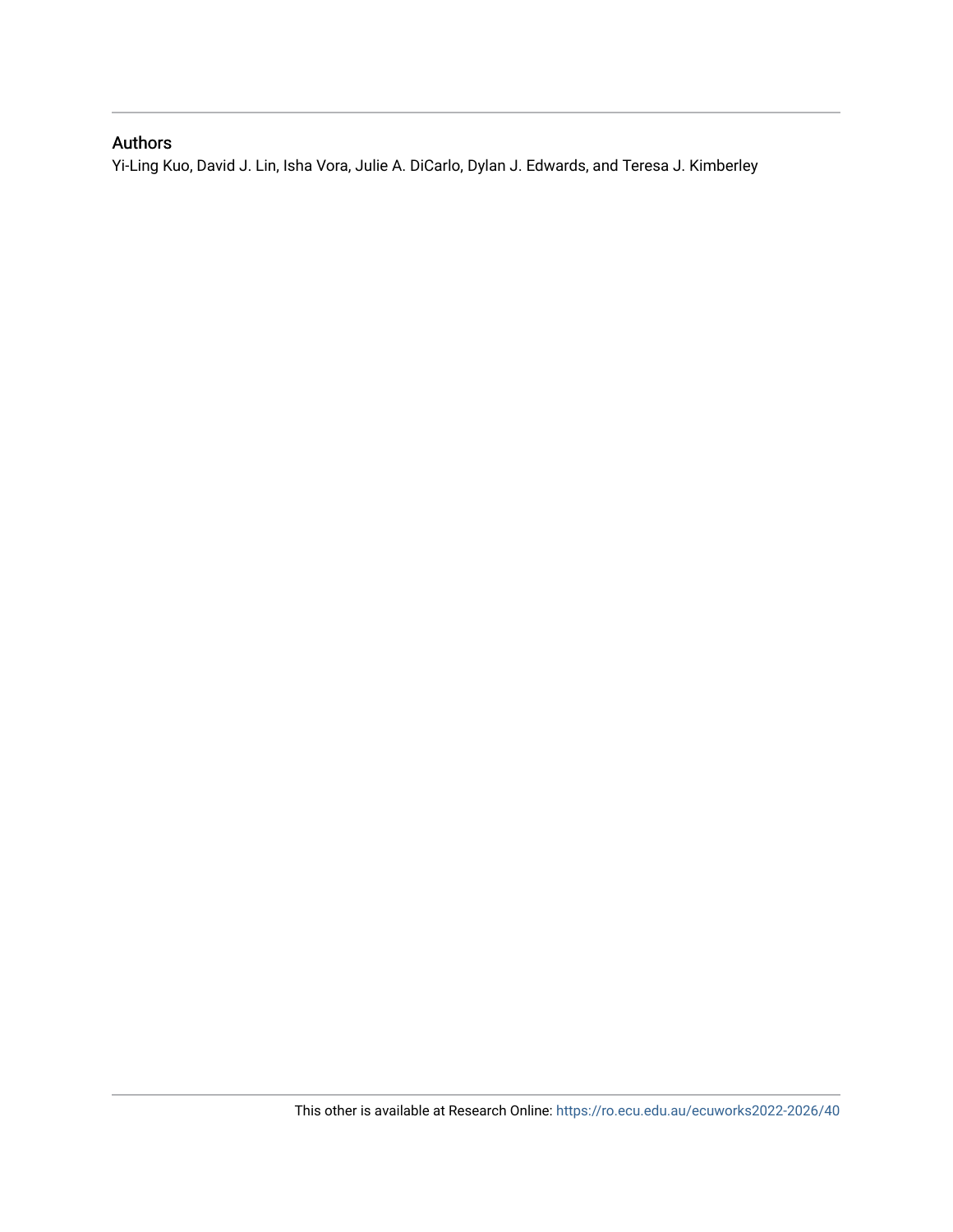#### [Brain Stimulation 15 \(2022\) 179](https://doi.org/10.1016/j.brs.2021.12.001)-[181](https://doi.org/10.1016/j.brs.2021.12.001)



Contents lists available at ScienceDirect

Brain Stimulation

journal homepage: <http://www.journals.elsevier.com/brain-stimulation>

# Transcranial magnetic stimulation to assess motor neurophysiology after acute stroke in the United States: Feasibility, lessons learned, and values for future research



靈

**BRAIN** 

Transcranial magnetic stimulation (TMS) has been widely applied in both basic and clinical neuroscience since its introduction in 1985. In addition to its potential therapeutic value for exciting or inhibiting neural circuits [\[1\]](#page-3-0), TMS can be used to investigate corticomotor excitability (CME), which is a key aspect of voluntary movement [\[2\]](#page-3-1). For example, single-pulse TMS can elicit electrical signals, which propagate along descending motor pathways and are recorded as motor evoked potentials (MEP) in target muscles. After stroke, TMS-evoked MEPs have been used to assess the integrity of the descending corticospinal tract (CST) and prognosticate upper limb function [\[3,](#page-3-2)[4](#page-3-3)]. Assessment of MEP presence  $(MEP+)$  or absence (MEP-) in the affected hand muscle (i.e., first dorsal interosseus (FDI)) at  $5-7$  days post-stroke is proposed to estimate long-term upper limb function with an  $MEP +$  response predictive of better motor outcomes [[5,](#page-3-4)[6](#page-3-5)]. However, assessment of acute stroke MEP status has yet to be implemented in the United States (US). Performing TMS testing during a poststroke acute hospital stay is challenging, particularly in the US healthcare system where hospital stays are 3.9–6.7 days on average  $[7]$  $[7]$  and literature provides little guidance on implementation. Further, the dichotomous categorization of MEP $+$ /MEP- may estimate the CST integrity in an over-simplified way  $[4,8]$  $[4,8]$  $[4,8]$  $[4,8]$ . It is possible that other neurophysiologic measures assessed by TMS may be complementary biomarkers to characterize pathophysiology and assist estimates of motor function, but the feasibility of collecting these data in an acute hospital setting has not been well described.

Our primary aim was to develop a feasible process for collecting TMS-evoked responses at bedside, acutely post-stroke in a US hospital. The secondary aim was to assess the potential utility of additional TMS-evoked responses to better characterize neurophysiology in acute stroke. We discuss the necessary coordination, setup, and the lessons learned to facilitate the use of this potentially important tool. TMS measures collected include bilateral resting motor threshold (RMT, measuring CME) [\[1](#page-3-0)], cortical silent period (cSP, measuring intracortical inhibition) [[9\]](#page-3-8), and ipsilateral silent period (iSP, measuring interhemispheric inhibition) [\[10](#page-4-0)]. These measures reflect excitatory and inhibitory processing of the primary motor cortices (M1) with a single-pulse TMS.

Implementing bedside TMS assessment requires close interdisciplinary coordination. An onsite coordinator approaches poststroke individuals within the first few days after admission to screen for contraindications, obtain informed consent, and communicate with TMS investigators who subsequently make every effort to complete the TMS assessment prior to patient discharge.

Between August 2019 and June 2021, 61 people enrolled in a prospective cohort study - The Stroke Motor reHabilitation and Recovery sTudy (SMaHRT; NCT03485040)  $-$  at the Massachusetts General Hospital were screened for eligibility. Forty-six people consented and 30 people completed the TMS assessments. Sixteen individuals were not able to receive TMS due to medical complications or acute illness ( $N = 7$ ), discharge before testing could occur ( $N = 7$ ), withdrawal due to surgery ( $N = 1$ ), or testing impacted by COVID-19 restrictions ( $N = 1$ ). The participants were  $4.9 \pm 1.7$  days (range: 2–8 days) post first-onset ischemic stroke.

The methodology for TMS assessment was as follows. A transportable cart equipped with a single-pulse TMS unit, a 70-mm figure-of-eight remote coil (The Magstim Company Ltd, UK), and a neuronavigation system (BrainSight, Rogue Research Inc., Canada) was used to wheel into a ward for bedside assessment [\(Fig. 1\)](#page-3-9). The participants were positioned upright either in a bedside chair or long-sitting in bed. The investigators cleaned the skin to place a subject tracker (for neuronavigation) on the forehead and surface electrodes on bilateral FDI muscles to record electromyography (EMG). A participant's head was co-registered into a T1 template scan with neuronavigation to guide the search of hotspot in the M1. The assessment procedures of each hemisphere (ipsilesional hemisphere first) are described below.

- 1 FDI Hotspot Localization and MEP+/MEP- Determination. MEP+ was defined as any visible and consistent EMG response above the background activity (typically  $>20\mu$ V) and occurring 25–40 milliseconds post-stimulus at an intensity up to 100% maximum stimulator output (MSO). For those whose MEP could not be elicited at rest, a voluntary contraction was performed to generate background EMG activity to again attempt to obtain an MEP.
- 2 RMT Determination (%MSO). The TMS Motor Threshold Assessment Tool (MTAT 2.0) was used to determine RMT defined as  $\geq 50 \mu V$  [[1](#page-3-0)]. MTAT was used due to the speed of threshold determination with minimal number of pulses. If MEP could only be elicited during active contraction, an active motor threshold was not determined, but the individual was categorized as  $MEP+$ .
- 3 cSP (contralateral to the stimulated hemisphere) and iSP (ipsilateral to the stimulated hemisphere) Measurements. Two silent period measures were obtained simultaneously (intensity  $= 130\%$  RMT) with bilateral FDI contraction [[9](#page-3-8)[,10\]](#page-4-0). If

1935-861X/© 2021 The Authors. Published by Elsevier Inc. This is an open access article under the CC BY-NC-ND license ([http://creativecommons.org/licenses/by-nc-nd/4.0/\)](http://creativecommons.org/licenses/by-nc-nd/4.0/).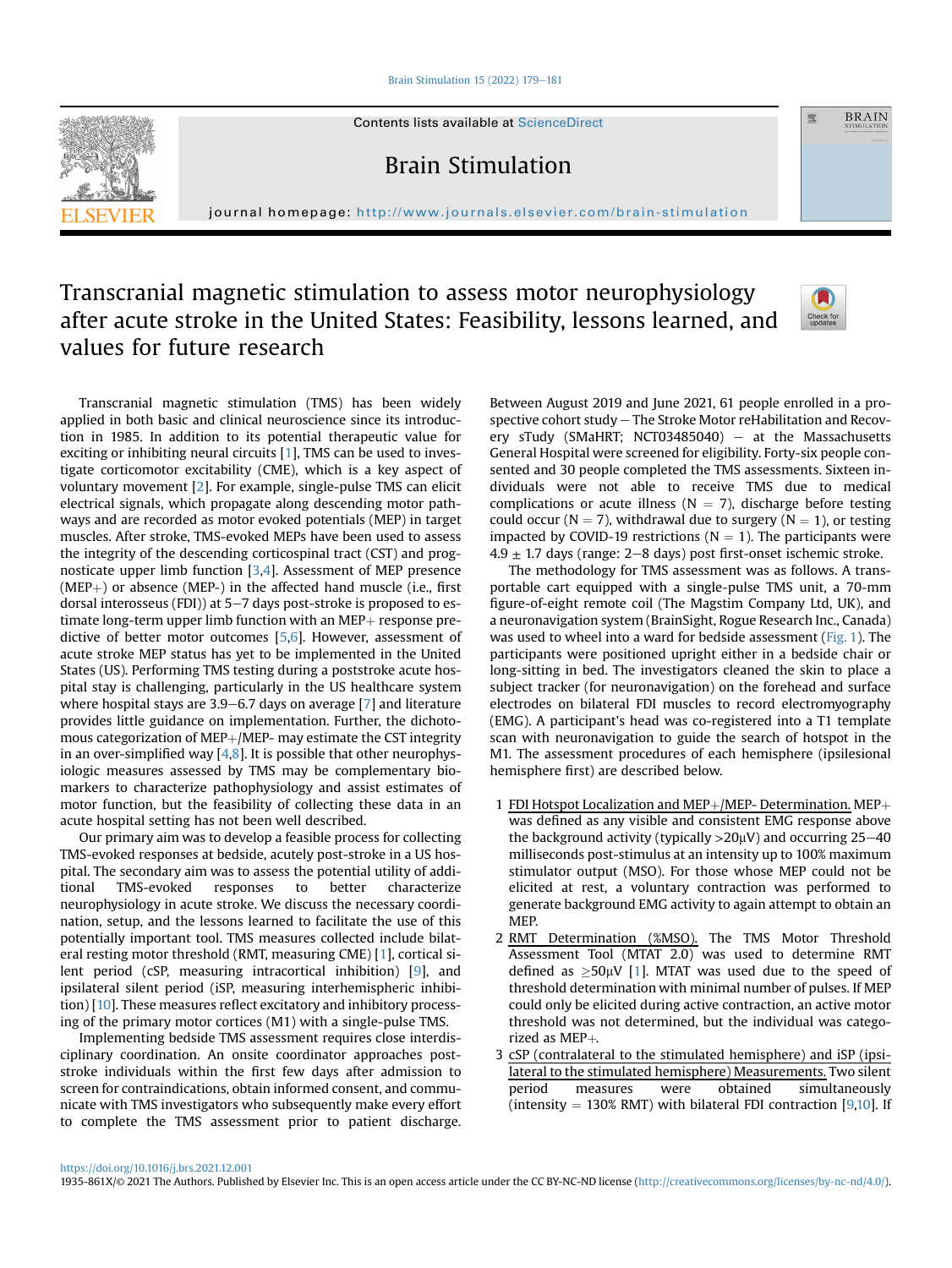<span id="page-3-9"></span>

Fig. 1. A transportable cart equipped with a TMS unit, a 70-mm figure-of-eight remote coil, and a neuronavigation system. A reconstructed brain image with real-time feedback of coil location was used to guide the stimulation in the primary motor cortex. This cart can be wheeled into a ward and this setup allows TMS assessments to occur acutely at the bedside.

cSP or iSP were not visible, stimulus intensity was increased until cSP or iSP was observed, up to 100% MSO.

Demographics and TMS data are presented in Supplementary Table 1. Testing required approximately 30-40 minutes to complete all measures in both hemispheres. There were seven individuals defined as MEP-. Among the 23 MEP $+$  individuals, eight had no RMT given the standard  $50\mu$ V criteria (i.e., MEP<50 $\mu$ V at 100% MSO). Medians of the RMT were 48% (ipsilesional) and 44% (contralesional) (95% confidence interval (CI) of difference: 5.1, 4.9; effect size  $= 0.007$ ). Since the silent period requires muscle contraction, data were unavailable in some individuals with severe hemiparesis due to inability to perform active contraction. Medians of the cSP were 245.7 ms (ipsilesional) and 169.8 ms (contralesional) (95% CI of hemisphere difference: 30.7, 121.0; effect size  $=$  1.2). The ipsilesional/contralesional ratio of  $CSP$  was  $1.5 \pm 0.5$ , indicating a strong effect of greater ipsilesional intracortical inhibition. Medians of the iSP were 40.7% (ipsilesional) and 52.3% (contralesional) (95% CI of difference: 17.2, 0.3; effect size  $= 0.5$ ). The ipsilesional/contralesional ratio of iSP was  $0.9 \pm 0.3$ , indicating a moderate effect of imbalanced interhemispheric inhibition (Supplementary Table 2).

A transportable TMS cart and efficient interdisciplinary communication enable comprehensive, bedside TMS assessment to occur in between complex medical patient needs during acute hospitalization in a US-based hospital. Corticomotor excitability and inhibition may help illuminate the dynamic and poorly understood pathophysiology in acute stroke. The outlined process will enable future research on identifying TMS-derived biomarkers for motor function prognosis in stroke.

## Author contributions

Conceptualization: YLK, DJL, DJE, and TJK. Funding acquisition: DJL and TJK. Coordination and data collection: YLK, IV, JAD, and TJK. Data analysis: YLK, DJL, IV, and TJK. Manuscript writing: YLK, DJL, IV, JAD, DJE, and TJK.

## Declaration of competing interest

The authors declare that they have no known competing financial interests or personal relationships that could have appeared to influence the work reported in this paper.

#### Acknowledgements

This project was funded by VA: N3563-M/Project: IK1RX003563 and VA: N2864-C/Project: I50RX002864.

## Appendix A. Supplementary data

Supplementary data to this article can be found online at [https://doi.org/10.1016/j.brs.2021.12.001.](https://doi.org/10.1016/j.brs.2021.12.001)

#### <span id="page-3-0"></span>References

- [1] Rossini PM, Burke D, Chen R, Cohen LG, Daskalakis Z, Di Iorio R, et al. Noninvasive electrical and magnetic stimulation of the brain, spinal cord, roots and peripheral nerves: basic principles and procedures for routine clinical and research application. An updated report from an I.F.C.N. Committee.<br>Clin Neurophysiol 2015;126:1071-107. https://doi.org/10.1016/ Clin Neurophysiol 2015;126:1071-107. [https://doi.org/10.1016/](https://doi.org/10.1016/j.clinph.2015.02.001) [j.clinph.2015.02.001.](https://doi.org/10.1016/j.clinph.2015.02.001)
- <span id="page-3-2"></span><span id="page-3-1"></span>[2] Cortes M, Black-Schaffer RM, Edwards DJ, Transcranial magnetic stimulation as an investigative tool for motor dysfunction and recovery in stroke: an overview for neurorehabilitation clinicians. Neuromodulation  $2012:15:319-25$ . [https://doi.org/10.1111/j.1525-1403.2012.00459.x.](https://doi.org/10.1111/j.1525-1403.2012.00459.x)
- <span id="page-3-3"></span>[3] Rosso C, Lamy JC. Prediction of motor recovery after stroke: being pragmatic or innovative? Curr Opin Neurol 2020;33:482-7. [https://doi.org/10.1097/](https://doi.org/10.1097/WCO.0000000000000843) [WCO.0000000000000843](https://doi.org/10.1097/WCO.0000000000000843).
- <span id="page-3-4"></span>[4] Kim B, Winstein C. Can neurological biomarkers of brain impairment Be used to predict poststroke motor recovery? A systematic review. Neurorehabilitation Neural Repair 2017;31:3-24. [https://doi.org/10.1177/](https://doi.org/10.1177/1545968316662708) [1545968316662708](https://doi.org/10.1177/1545968316662708).
- <span id="page-3-5"></span>[5] Stinear CM, Byblow WD, Ackerley SJ, Smith MC, Borges VM, Barber PA. PREP2: a biomarker-based algorithm for predicting upper limb function after stroke. Ann Clin Transl Neurol 2017:4:811-20. [https://doi.org/10.1002/acn3.488.](https://doi.org/10.1002/acn3.488)
- <span id="page-3-6"></span>[6] Smith MC, Ackerley SJ, Barber PA, Byblow WD, Stinear CM. PREP2 algorithm predictions are correct at 2 Years poststroke for most patients. Neurorehabilitation Neural Repair 2019;33:635-42. [https://doi.org/10.1177/](https://doi.org/10.1177/1545968319860481) [1545968319860481](https://doi.org/10.1177/1545968319860481).
- <span id="page-3-7"></span>[7] [Jackson G, Chari K. National hospital care survey demonstration projects:](http://refhub.elsevier.com/S1935-861X(21)00836-6/sref7) [stroke inpatient hospitalizations. Natl Health Stat Report 2019;1](http://refhub.elsevier.com/S1935-861X(21)00836-6/sref7)-[11](http://refhub.elsevier.com/S1935-861X(21)00836-6/sref7).
- <span id="page-3-8"></span>[8] Lundquist CB, Nielsen JF, Arguissain FG, Brunner IC. Accuracy of the upper limb prediction algorithm PREP2 applied 2 Weeks poststroke: a prospective longitudinal study. Neurorehabilitation Neural Repair 2021;35:68-78. [https://doi.org/10.1177/1545968320971763.](https://doi.org/10.1177/1545968320971763)
- [9] Chen M, Summers RLS, Goding GS, Samargia S, Ludlow CL, Prudente CN, et al. Evaluation of the cortical silent period of the laryngeal motor cortex in healthy individuals. Front Neurosci 2017;11:88. [https://doi.org/10.3389/](https://doi.org/10.3389/fnins.2017.00088) [fnins.2017.00088.](https://doi.org/10.3389/fnins.2017.00088)